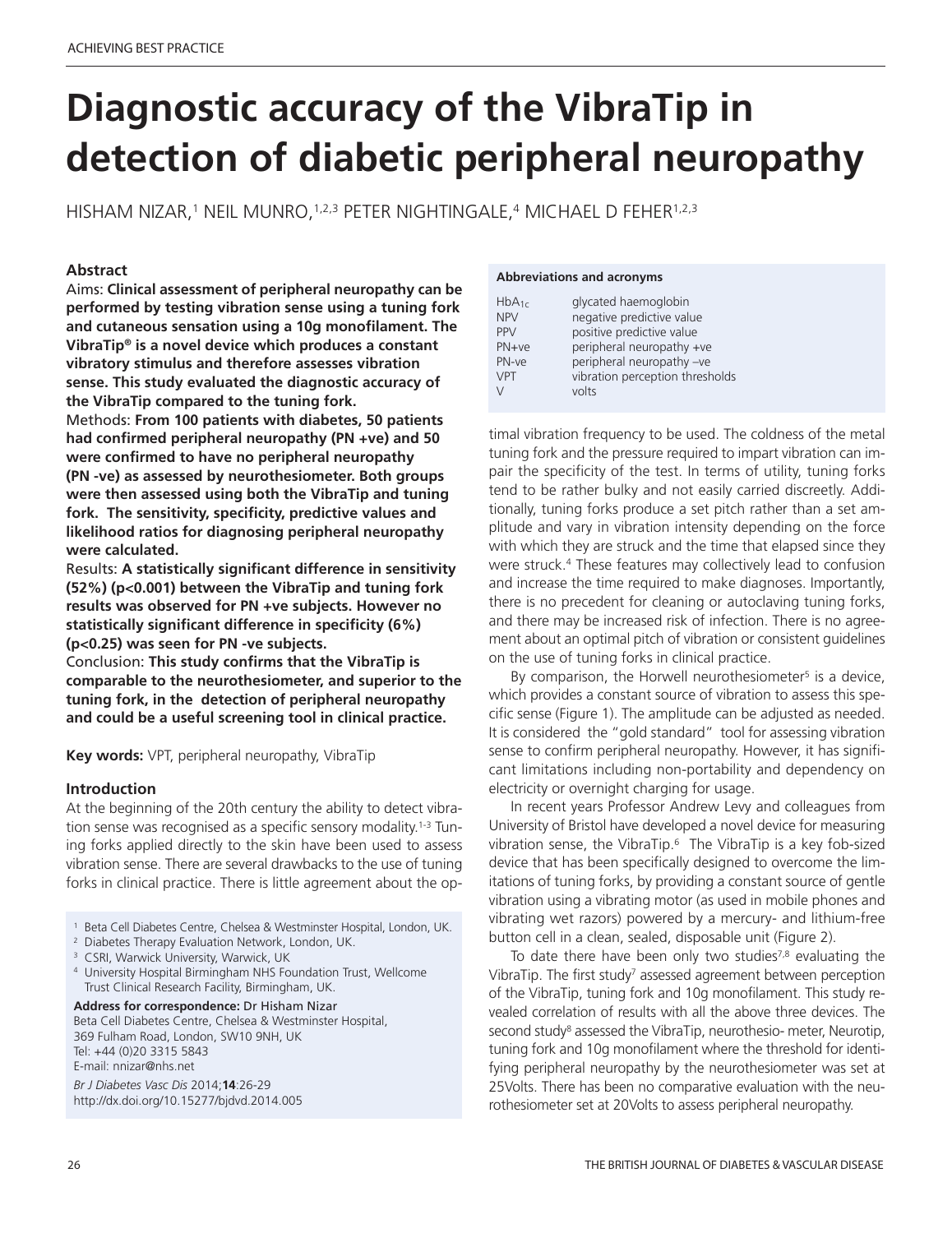**Figure 1.** Horwell Neurothesiometer.



Reproduced courtesy of Scientifc Laboratory Supplies

**Figure 2.** VibraTip is a key fob sized device (a) which is used to assess sensitivity to vibration (b)

#### **(a) VibraTip**



Reproduced courtesy of Danny O'Connell, McCallan Medical

#### **(b) Use of VibraTip to assess vibration sense**



Reproduced courtesy of Professor Andy Levy, University of Bristol

### **Aims**

The aim of our study was to assess the sensitivity and specificity of the VibraTip compared with that of a tuning fork in those patients with peripheral neuropathy confirmed by neurothesiometer set at 20Volts.

## **Methods**

This study was a cross sectional observational design. Patients with either Type 1 diabetes or Type 2 diabetes were recruited from a secondary care specialist diabetes outpatient clinic. The following demographic details of each patient were recorded: duration of diabetes, type of diabetes, diabetes specific complications (retinopathy, nephropathy, neuropathy, ischaemic heart disease, cerebrovascular disease), latest HbA<sub>1c</sub> measurement, current diabetes therapy and alcohol consumption.

The study had ethical approval and all those recruited gave written informed consent.

#### Clinical assessment

The presence of peripheral neuropathy was confirmed by the neurothesiometer set at 20Volts. The first clinical assessment was with the neurothesiometer to determine the presence of peripheral neuropathy. Following this, both the tuning fork and VibraTip were used to evaluate peripheral neuropathy and the results with each device were recorded.

We tested each patient first without the device activated and then with activation. Patients acknowledging the presence of vibration sense while the device was inactive were considered malingering. This helped us identify malingering patients who were excluded from the study. The vibration sense with all three devices was first demonstrated on the patient's forehead and then later used on the feet to assess for peripheral neuropathy.

All devices were tested on the same anatomical site, which was located on the left or right medial malleoli. Due to practical considerations, if this site could not be used then an alternative site was located on the lateral aspect of the first metatarsal head.

#### Data analysis

Patients were categorised into two groups according to the presence of peripheral neuropathy (PN +ve) or absence of peripheral neuropathy (PN -ve) based on the assessment by the neurothesiometer set at 20Volts. These two groups were then assessed with the VibraTip and a tuning fork. Data were evaluated to confirm the diagnostic accuracy of the presence of peripheral neuropathy.

In order to achieve statistical significance and adequate power, the sample size required was 100. These sample sizes provided 95% confidence that the estimates of sensitivity and specificity (expressed as percentages) are within 15 of the true values. The requirement was 50 PN +ve subjects and 50 PN -ve subjects as identified by neurothesiometer.

## **Results**

From the two clinical groups assessed, PN +ve patients were slightly older and had longer duration of diabetes than PN -ve patients (Table 1).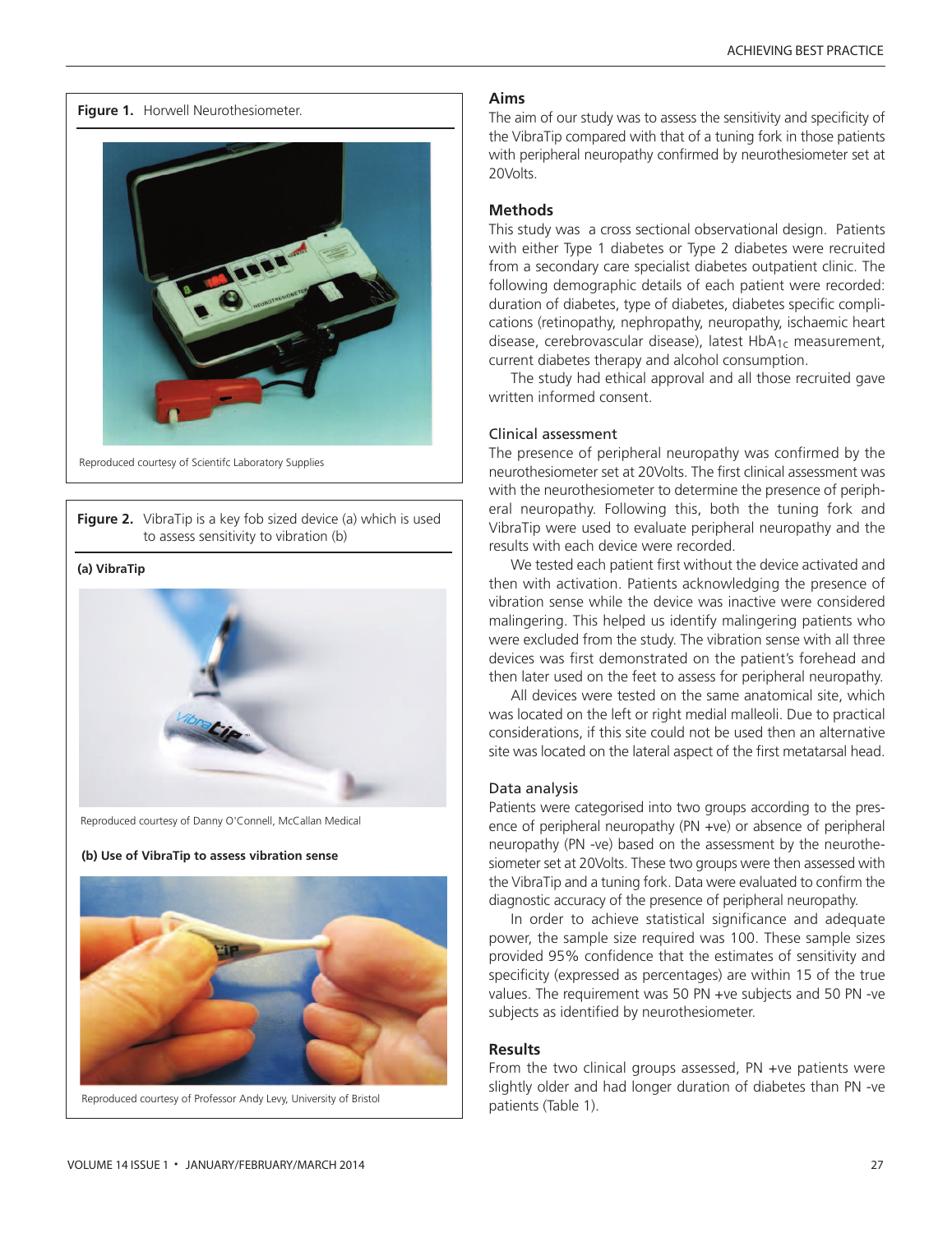|                            | <b>Peripheral</b><br>neuropathy +ve<br>$(n=50)$ | Peripheral<br>neuropathy-ve<br>$(n=50)$ |
|----------------------------|-------------------------------------------------|-----------------------------------------|
| Age (yrs)                  | Mean 67<br>(range 40-90)                        | Mean 51<br>(range 17-85)                |
| Gender                     | Female $n=13$ ;<br>Male $n=37$                  | Female n=19;<br>Male $n=31$             |
| <b>Body mass index</b>     | Mean 30.6<br>(range 17-44)                      | Mean 29.5<br>(range 18-52)              |
| <b>Type 1 diabetes</b>     | $n = 10$                                        | $n = 20$                                |
| <b>Type 2 diabetes</b>     | $n=40$                                          | $n = 30$                                |
| $HbA_{1c}$ (mmol/mol)      | Mean 69<br>(range 39-130)                       | Mean 70<br>(range 37-151)               |
| Duration of diabetes (yrs) | Mean 20.5<br>(range 1-55)                       | Mean 16.35<br>(range 0.08-50)           |

**Table 1** Demography of patients assessed for peripheral neuropathy determined by neurothesiometer (20V)

The results of the clinical assessment using the VibraTip and the tuning fork are shown in Table 2. The assessments were stratified according to the presence (+ve) or absence (-ve) of peripheral neuropathy as determined by the neurothesiometer.

The sensitivity, specificity, positive predictive and negative predictive values and positive likelihood ratios for VibraTip and tuning fork are shown in Table 3.

In PN +ve subjects a significant difference in sensitivity of 52% (92-40) (p<0.001) between the VibraTip and tuning fork was noted. However no significant difference in specificity 6% (100-94) (p<0.25) was seen for PN -ve subjects.

# **Discussion**

Vibration sensation has been described to be the first modality of sensation to be lost in the development of diabetic peripheral neuropathy. This study has confirmed the diagnostic accuracy of the VibraTip in comparison to the tuning fork in the diagnosis of diabetic peripheral neuropathy. Both of these methods assess vibration sense, which is the clinical assessment of large fibre neuropathy, an early clinical sign in diabetic peripheral neuropathy. In comparison, small fibre neuropathy is clinically manifested by dysfunction or pain and temperature (Table 4).

Our study has assessed the devices (i.e. VibraTip, tuning fork and neurothesiometer) testing only vibration sense. We used a lower threshold of 20Volts for the confirmation of peripheral neuropathy compared to 25Volts used in the previous study. <sup>8</sup> This loss of vibration sense could therefore be recognised at a much earlier stage, providing opportunity to prevent complications.

The VibraTip has clear utility advantages which include being portable, discreet to carry, and providing a constant source of vibration at a set amplitude. These utility advantages overcome several drawbacks encountered with the use of a tuning fork.

Two previous studies have evaluated the VibraTip.<sup>7,8</sup> The pre-

| Table 2 Assesment for peripheral neuropathy with (a) VibraTip |
|---------------------------------------------------------------|
| and (b) tuning fork in subjectss with neurothesiometer        |
| confirmed presence (+ve) or absence (-ve) of peripheral       |
| neuropathy.                                                   |

| (a)-VibraTip    |                              |                              |
|-----------------|------------------------------|------------------------------|
|                 | Peripheral<br>neuropathy +ve | Peripheral<br>neuropathy -ve |
| VibraTip +ve    | 46                           | 3                            |
| VibraTip-ve     | 4                            | 47                           |
| (b)-Tuning Fork |                              |                              |
|                 | Peripheral<br>neuropathy +ve | Peripheral<br>neuropathy -ve |
| Tuning Fork +ve | 20                           | 0                            |
| Tuning Fork -ve | 30                           | 50                           |

**Table 3** Sensitivity, specificity, positive predictive and negative predictive values and positive likelihood ratios of peripheral neuropathy assessed by Vibratip and tuning fork.

|                                   | <b>VibraTip</b>         | <b>Tuning fork</b>       |
|-----------------------------------|-------------------------|--------------------------|
| Sensitivity<br>(95% CI)           | 92%<br>$(80.8 - 97.8%)$ | 40%<br>$(26.4 - 54.8\%)$ |
| <b>Specificity</b><br>(95% CI)    | 94%<br>$(83.4 - 98.7%)$ | 100%<br>$(92.9 - 100\%)$ |
| <b>PPV</b>                        | 94%                     | 100%                     |
| <b>NPV</b>                        | 92%                     | 63%                      |
| <b>Positive likelihood ratios</b> | 153                     | Infinity                 |

**Table 4** The clinical features of both large and small fibre neuropathy.

| <b>LARGE FIBRES</b><br>(myelinated fibres)                           | <b>SMALL FIBRES</b><br>(unmyelinated fibres)      |
|----------------------------------------------------------------------|---------------------------------------------------|
| Clinical features<br>Weakness<br>Wasting                             | Clinical features<br>Pain<br>Autonomic<br>Thermal |
| Impaired vibration<br>Loss of joint position sense<br>Loss of reflex | Normal strength & reflexes                        |

liminary study<sup>7</sup> assessed several clinical devices including the VibraTip, 10g monafilament and tuning fork. There was good correlation of results among all three devices. However, the study<sup>8</sup> did not differentiate between the presence or absence of diabetic peripheral neuropathy. Hence the diagnostic accuracies were not specific to clinical neuropathy. In the second study, <sup>8</sup> the Vibratip was further compared with the neurothesiometer, which is considered the gold standard for assessment of peripheral neuropathy. The study used receiver operating characteristic curves to compare results between the neurothesiometer and those of